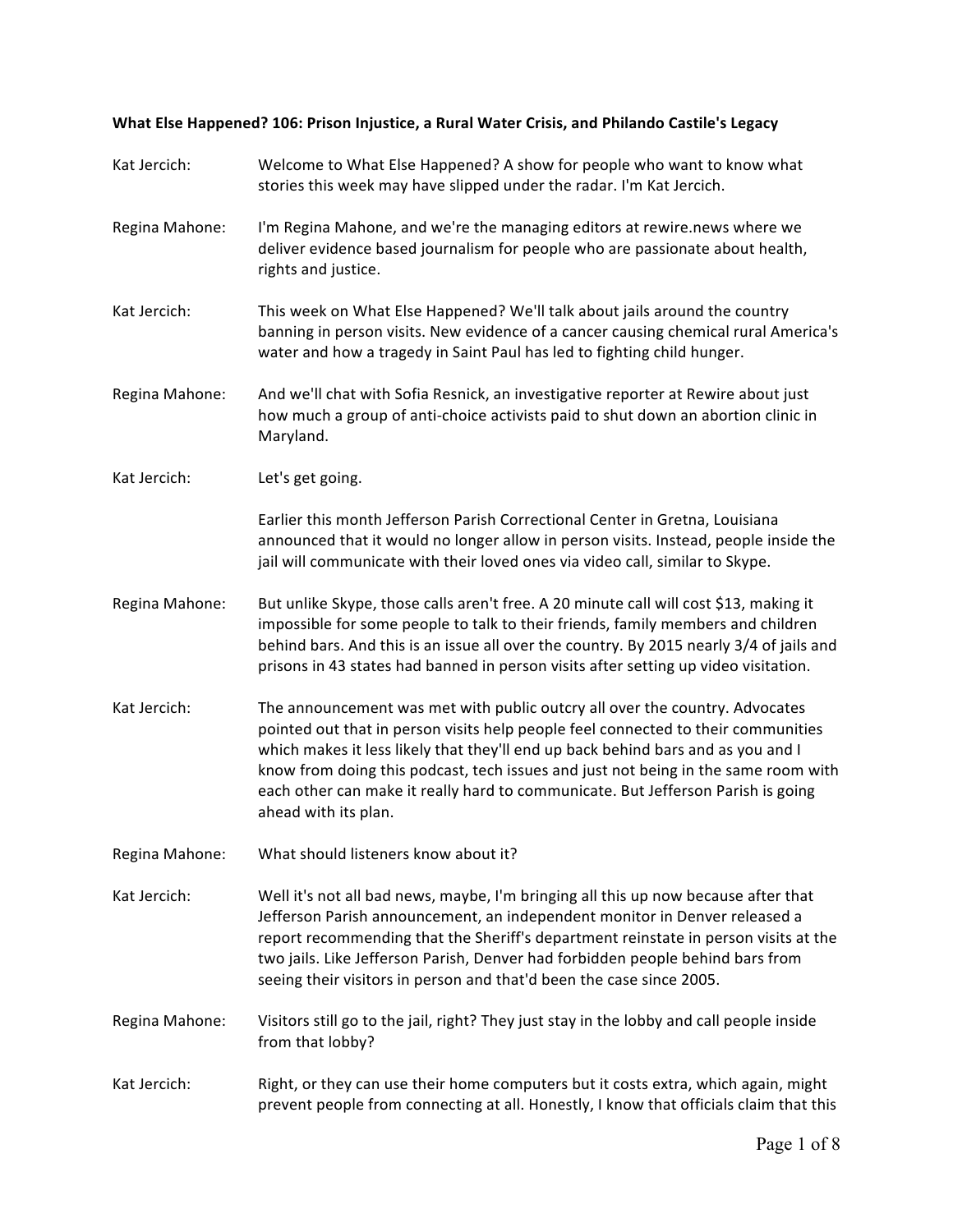is reducing contraband but as the Denver Independent monitor pointed out, at least one study shows that in person visits reduce the likelihood a person will commit another violent crime but up to 47%. And in Denver one out of every two people released from the jails returns to department custody in a year. It just seems like a no brainer than instead of investing millions of dollars and tons of time into video visitation systems, jails and prisons could let people inside, see their loved ones, especially their children once in a while.

- Regina Mahone: Was there a response in Denver after this report?
- Kat Jercich: No. The Sheriff's department is still banning in person visits, but the report also noted that in Texas, Mississippi and DC, county or state governments have actually moved in the opposite direction to reinstate in person visits. I'm hoping that with more official reports and more public pushback, that trend will continue.
- Regina Mahone: The issue of water contamination has gained wide coverage in recent years. Since the Flint water crisis drew national attention.
- Kat Jercich: It's worth noting that residents in Flint Michigan still use filters and bottled water while their bills remain high for water they can't safely use and for health problems related to the high levels of lead in their water supply.
- Regina Mahone: Right. A new report from the Environmental Working Group titled, Trouble in Farm Country, exposes another source of drinking water contaminants, farm runoff. From my understanding, farm runoff happens when there's a storm or some other external force that can transport potentially life threatening fertilizer into underground sources of drinking water.
- Kat Jercich: That's sounds about right.
- Regina Mahone: This has been an ongoing problem but the Environmental Working Group is most concerned with ending farm runoff that might contaminate drinking water. Meaning it wants to address the cause of the issue before it's an issue. Once the damage is done, the process for treated contaminated water is very complicated and expensive. So what does this have to do with reproductive health you might be asking yourself? Good question.
- Kat Jercich: I was asking myself that.
- Regina Mahone: Due to an overuse of fertilizer that contains a cancer causing chemical, millions of people in rural America are at risk of being exposed to nitrate, which can be fatal to young children who ingest too much of it. There's also the issue nitrate presents for pregnant women who are typically eligible for free bottled water in affected areas. But when water is treated to remove these cancer causing chemicals, there's likely to be chemical byproducts that had been linked to reproductive harm among other things.
- Kat Jercich: The Environmental Working Group found that the states with the most people at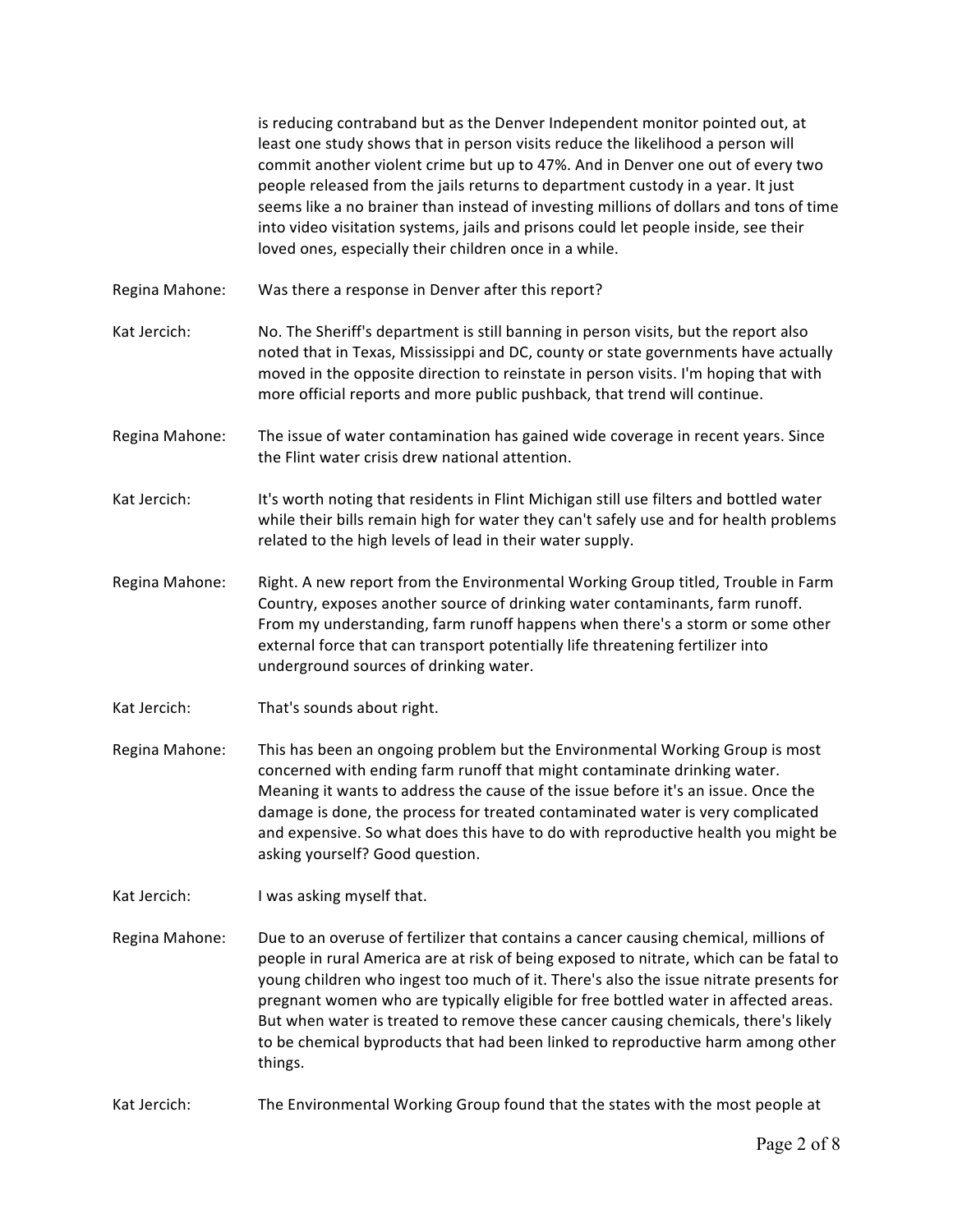risk are California, Iowa, Illinois, Wisconsin and Kansas. Regina Mahone: And the report comes as Congress is considering a new farm bill and the Environmental Working Group is asking lawmakers to include a provision requiring farmers and landowners to take precautions and eliminate runoff. I don't know about you, but I definitely prefer my water without a side of cancer. Kat Jercich: Yeah, I do. On Tuesday, Dr. LeRoy Carhart, one of just a few doctors in the country who openly perform abortions in the third trimester, started practicing at a new clinic in Maryland. But not everyone in the area's happy about it. Especially the people who paid a million dollars to get his last clinic shut down. I'm speaking with Rewire investigative reporter Sofia Resnick about her story for us this week. Hey Sofia, how's it going? Sofia Resnick: Hi Kat, I'm doing well, how are you? Kat Jercich: Pretty good. So what was the thinking of the folks in the anti-choice movement who bought out the clinic where Dr. Carhart was practicing? Sofia Resnick: The thinking was they were hoping to get rid of this abortion provider, Dr. Carhart, who is one of the most maligned abortion providers in the country. Essentially our story is about the deal making that went on between anti-choice activists and the long time abortion clinic owners. Basically these activists in Maryland around Germantown where the Carhart clinic was, they in this very calculated effort to shut down Carhart's practice, they petitioned specifically this pastor, petitioned the owner of this clinic in Germantown and they didn't think the clinic was particularly thriving and they asked him, "Hey, we'll pay you bunch of money if you shut down this clinic and your other clinic nearby in Maryland," and this way we'll get rid of this doctor. But at the end of the day, even though the deal went through and as we reported, to the tune of \$1.2 million, Carhart has just rebooted another practice just this week. Kat Jercich: How would abortion access have been affected in the area had Dr. Carhart not reopened a practice? Sofia Resnick: One of the reasons that Dr. Carhart is so maligned and vilified is because he's one of the few abortion providers in the country that will perform an abortion late in the third trimester. In some cases, beyond 28 weeks, into the 30s. And often the very few women who want these abortions, it's estimated by the CDC, less than 2%, even less than that, they generally seek out these types of abortions because of extreme circumstances, such as a late diagnosis of a serious fetal anomaly or problems with their own health. And there are other reasons too, often it's very young women who haven't been able to access an abortion earlier. So he's certainly not the only one who does this but he's one of the few who provides

these abortions very openly. He makes a political point to do so in the open. And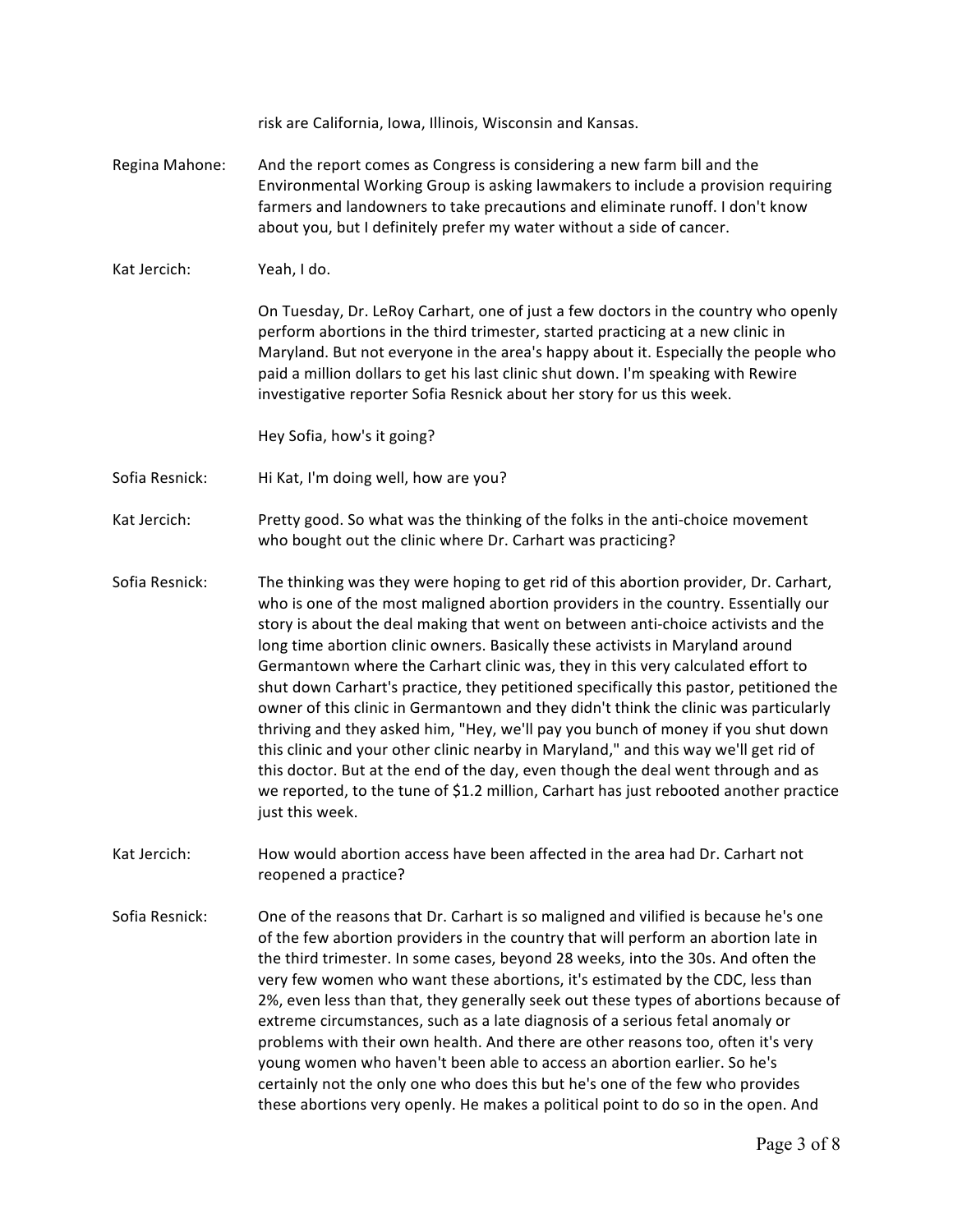that's why for years, activists have been trying to get him to shut down through various tactics.

Working to shut down permanently he was one of the few providers on the east coast so it definitely would have had an impact to people living on the east coast, even though there are other providers in Washington DC and in New Jersey.

Kat Jercich: Got it. Speaking of those tactics, you spoke with a lot of people in the anti-choice movement for this piece. What did you learn about their strategy in terms of targeting Carhart, in terms of targeting other abortion providers to get them to shut down as well?

- Sofia Resnick: This week, on the day that the new clinic was being opened, a bunch of these people, some of whom had helped coordinate this deal, others who are just abortion opponents, they all gathered in front of the new clinic, which is now in Bethesda and talked about all the ways that they're not going to back down. And some of these new tactics include calling up the leasing agent of the new building and telling them that Carhart is bad for business and giving a lot of skewed information about him and his practice. Other strategies involve going to all the different DC area airports, DC and Maryland area airports because famously, Dr. Carhart usually flies out of his hometown in Nebraska through a different airport to avoid abortion protesters. They're planning to stakeout all of them and spend all day every Sunday, to try to thwart him and to harass him and to hold signs in the airport. These are some of the tactics specifically against Carhart.
- Kat Jercich: Oh man. What about other providers? Are they also going to try to buy out other clinics in the area or around the country?
- Sofia Resnick: Yeah, that's something generally that some of the anti-abortion activists I talked to said that, yeah, they're going to try to replicate this strategy in other cities and one tactic that they want to try is to convince medical office parks to ban abortion providers the way that some office parks can ban different types of businesses that they don't want like strip clubs or tattoo parlors. That seems to be something that they're going to be pushing on across the country.

Kat Jercich: Oh, wow. Thank you so much, Sofia. It's a really great piece and I enjoyed reading it and we'll definitely look forward to watching what happens in Maryland.

Sofia Resnick: Thanks so much.

Regina Mahone: Earlier this year, Jazmine Walker wrote a piece at Rewire detailing an ongoing problem facing families and school systems: unpaid meal charges.

Kat Jercich: That piece was a response to the news that the Trump administration was relaxing nutritional standards on school meals because no one was eating the grits.

Regina Mahone: That's the one. Jazmine pointed out, students may not have been dissuaded from eating the healthy foods solely because of their unusual appearance. The Secretary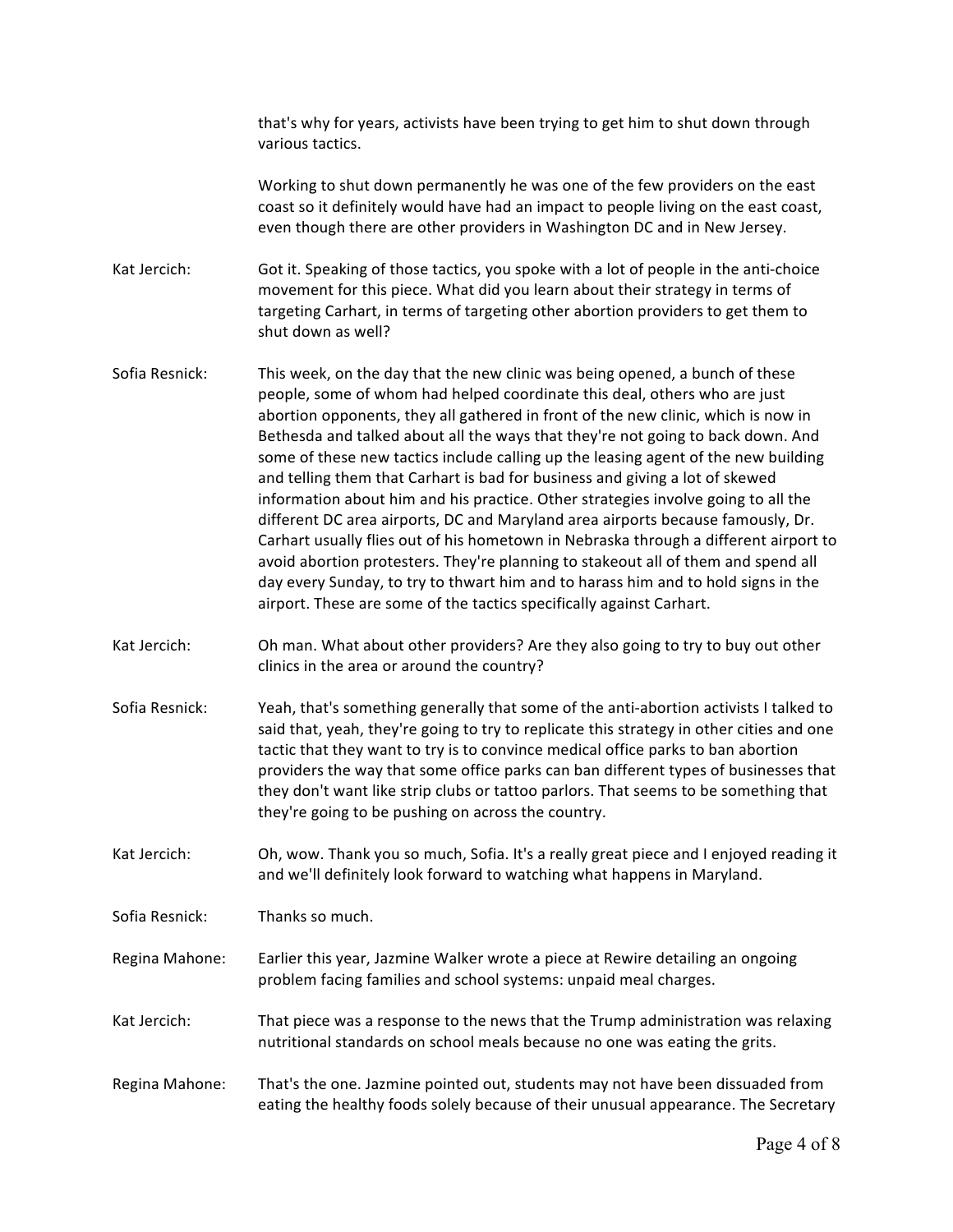of Agriculture noted the black flakes in the whole grain variety in his announcement of the relaxed standards. But because of this larger issue at play, the issue of unpaid meal charges has grown so big it led the US Department of Agriculture in 2016, to require school administrators to come up with unpaid meal charge policies by July of this year. Kat Jercich: Child hunger is a pervasive issue and it affects young students that can be detrimental to their development. As Jazmine noted in her piece, it can cause depression, anxiety and social withdrawal. Regina Mahone: Our good news story this week is that a memorial fund set up to honor Philando Castile, a Minnesota resident who was shot and killed by a local police officer in July of 2016, has raised the funds needed to erase school lunch debt in St. Paul for a year. Kat Jercich: Before being killed by a police officer during a traffic stop, Castile worked as a nutrition supervisor at a school in St. Paul and would sometimes pay for students' lunches if they were short on cash. Pamela Fergus, a local college professor, set up the fund in August, saying in a recent interview with the BBC that she felt like she had to something to honor his memory. Regina Mahone: J.J. Hill Montessori where Castile worked prior to his death, had a lunch school debt of about \$1,000 a year with last year increasing to some \$4,000 for nearly 900 kids. The fund has collected nearly \$76,000 and will pay off the debt of all students in public schools, spanning all grades in the entire St. Paul region for one year. But at the end of the year, the fund isn't going anywhere. As Fergus explained on the fundraising page, "We are set to help pay off lunch debt this school year but we'll keep asking for donations and sharing of this site because we plan to always find a way to help. Philando Feeds the Children is going to be around a long time." So Kat, what's bringing you joy this week? Kat Jercich: I get to see Kesha. I'm very excited about that. This will be my third attempt to see Kesha because the last two times I had to get to her shows she canceled for pretty understandable reasons. But it's going to happen. Her new album is really good. I'm very excited about it. It's literally, I've been thinking about my outfit for three weeks. Which crop top am I going to wear? I don't know. Regina Mahone: So this, just to clarify, this is the TiK ToK Kesha. Kat Jercich: This is, not just TiK ToK Kesha, she's really so many songs after that. Her new album is really good. Regina Mahone: This is a judgment free zone. Kat Jercich: Oh my gosh. It's fine. TiK ToK, A, is a great pop song. I also really like Die Young, that one's in my head a lot today. It's really peppy. Been listening to some Hymn. Check out Kesha's album. I think it's called Rainbow, I don't even know what it's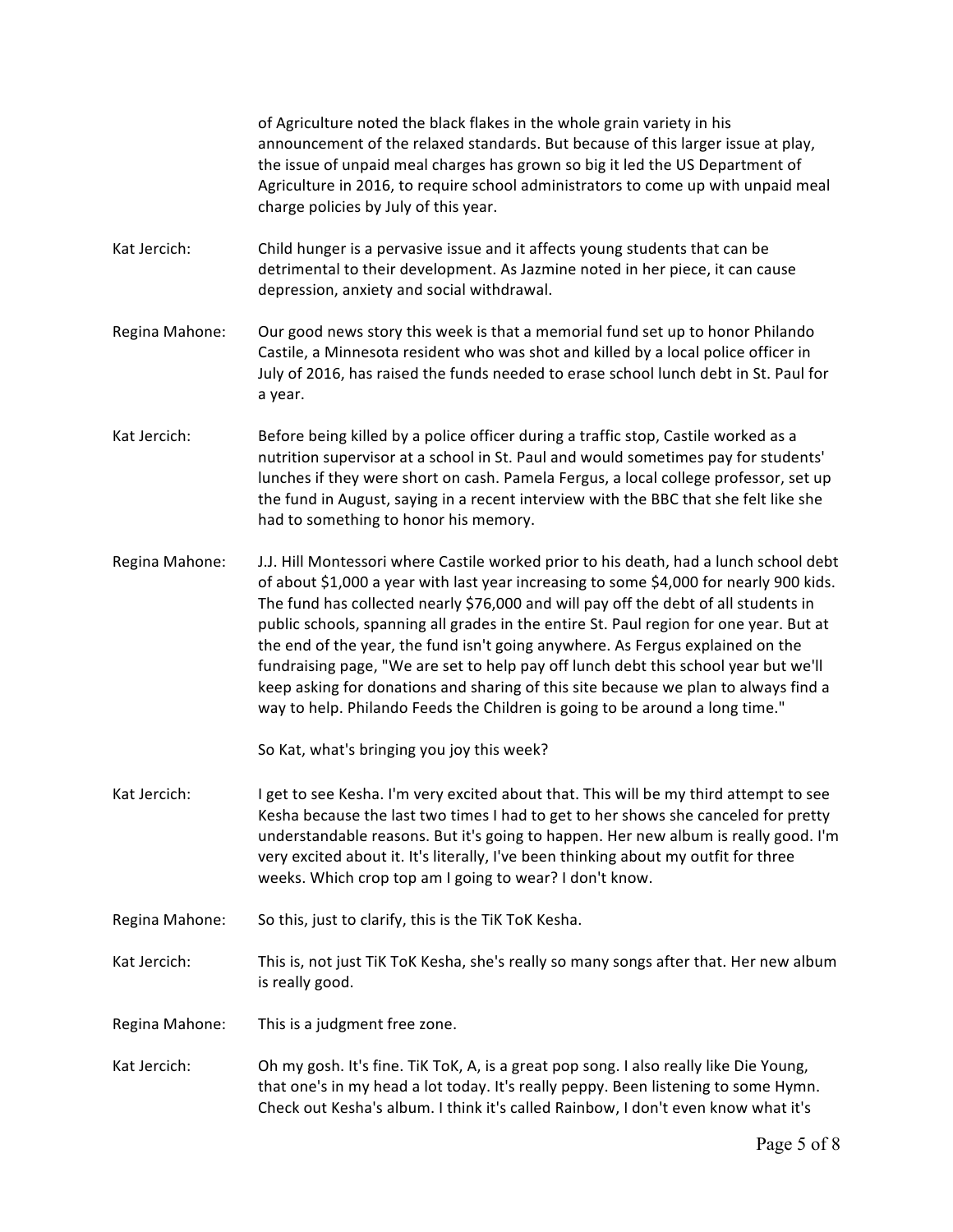|                | called. I've been listening to it on my bike as I bike around town. It is effervescent<br>and glittery and I'm going to wear glitter and probably a tutu. If I can find one.                          |
|----------------|-------------------------------------------------------------------------------------------------------------------------------------------------------------------------------------------------------|
| Regina Mahone: | That's amazing.                                                                                                                                                                                       |
| Kat Jercich:   | Also, the show is all ages so it's going to be a bunch of 18 year olds and me just<br>losing my mind about how excited I am.                                                                          |
| Regina Mahone: | I'm very happy for you, it sounds like it's going to be a good, fun time.                                                                                                                             |
| Kat Jercich:   | I didn't know that you weren't up on Kesha. I feel like I've failed you as a friend. I'm<br>so sorry.                                                                                                 |
| Regina Mahone: | The extent of the my Kesha knowledge is probably, what's that show? Why am I<br>blanking on that show?                                                                                                |
| Kat Jercich:   | The Voice.                                                                                                                                                                                            |
| Regina Mahone: | No it's the show where the kids sing. The choir.                                                                                                                                                      |
| Kat Jercich:   | I don't know.                                                                                                                                                                                         |
| Regina Mahone: | Oh my god, what is it called? Okay, it doesn't matter anyway. I know some Kesha,<br>I'm definitely, I will run to some Kesha, anything that's upbeat and poppy I'm here<br>for. Definitely free zone. |
| Kat Jercich:   | Glee, Glee, right?                                                                                                                                                                                    |
| Regina Mahone: | Glee.                                                                                                                                                                                                 |
| Kat Jercich:   | Glee? Glee.                                                                                                                                                                                           |
| Regina Mahone: | Why was that so difficult?                                                                                                                                                                            |
| Kat Jercich:   | I don't know.                                                                                                                                                                                         |
| Regina Mahone: | Glee, thank you. Performing some Kesha songs on Glee and I enjoyed that. I love<br>that show.                                                                                                         |
| Kat Jercich:   | I'll have to re-watch that part. How about you? What's bringing you joy?                                                                                                                              |
| Regina Mahone: | Well Kat, it's funny, I realize whenever I listen to this podcast I always start my joy<br>part with well. But anyway, I'm getting married this week and so that's bringing me<br>lots of joy.        |
| Kat Jercich:   | Yay, congratulations.                                                                                                                                                                                 |
| Regina Mahone: | It's a pretty big week for Gina and after we get married, we're going to go to Hawaii                                                                                                                 |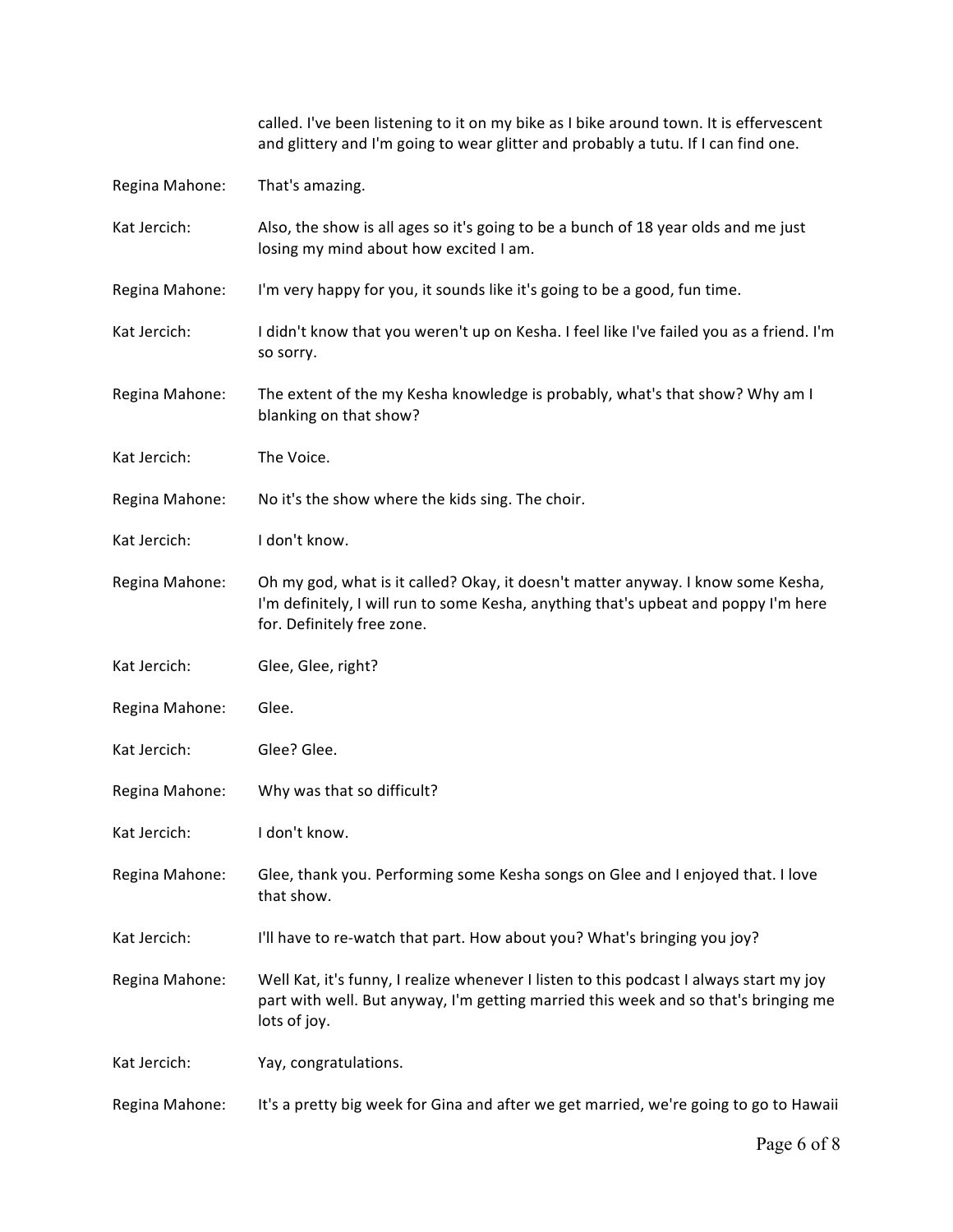|                | for 10 days, which means no What Else Happened? for a few weeks because when I<br>get back then Kat, you're also heading out of town. Where are you? |  |
|----------------|------------------------------------------------------------------------------------------------------------------------------------------------------|--|
| Kat Jercich:   | Yes I am. I'm going to Germany.                                                                                                                      |  |
| Regina Mahone: | Woo hoo.                                                                                                                                             |  |
| Kat Jercich:   | Exactly overlapped with your trip so we won't speak to each other for three weeks.<br>You'll get a break from me.                                    |  |
| Regina Mahone: | We'll just hand the baton and I'll, it'll be great.                                                                                                  |  |
| Kat Jercich:   | I'm so excited for you, congratulations.                                                                                                             |  |
| Regina Mahone: | Thank you.                                                                                                                                           |  |
| Kat Jercich:   | It's going to be so good.                                                                                                                            |  |
| Regina Mahone: | I'm very excited to see my family and friends who are coming into town, it's going<br>to be great.                                                   |  |
| Kat Jercich:   | Yeah.                                                                                                                                                |  |
| Regina Mahone: | And I hope that our listeners miss us. They better miss us. And we'll be back in a<br>few weeks.                                                     |  |
| Kat Jercich:   | Yeah, and I'm excited to come back and I think we can both agree that our joy<br>bringing topics are equal. Kesha is equal.                          |  |
| Regina Mahone: | To getting married? I think that sounds right.                                                                                                       |  |
| Kat Jercich:   | That's about right.                                                                                                                                  |  |
|                | That's our show for this week. If you liked it, please rate it on Apple podcasts and<br>subscribe wherever you get your podcasts.                    |  |
| Regina Mahone: | Thanks again to Sofia Resnick.                                                                                                                       |  |
| Kat Jercich:   | You can find her @sofiaresnick on Twitter.                                                                                                           |  |
| Regina Mahone: | You can follow Rewire @rewire news and me @byReginaMahone.                                                                                           |  |
| Kat Jercich:   | And I'm @KJercich on Twitter.                                                                                                                        |  |
| Regina Mahone: | Good luck with the headlines and we'll see you in a few weeks on What Else<br>Happened?                                                              |  |
|                | What Else Happened? is a Rewire radio production for rewire.news. Created and                                                                        |  |